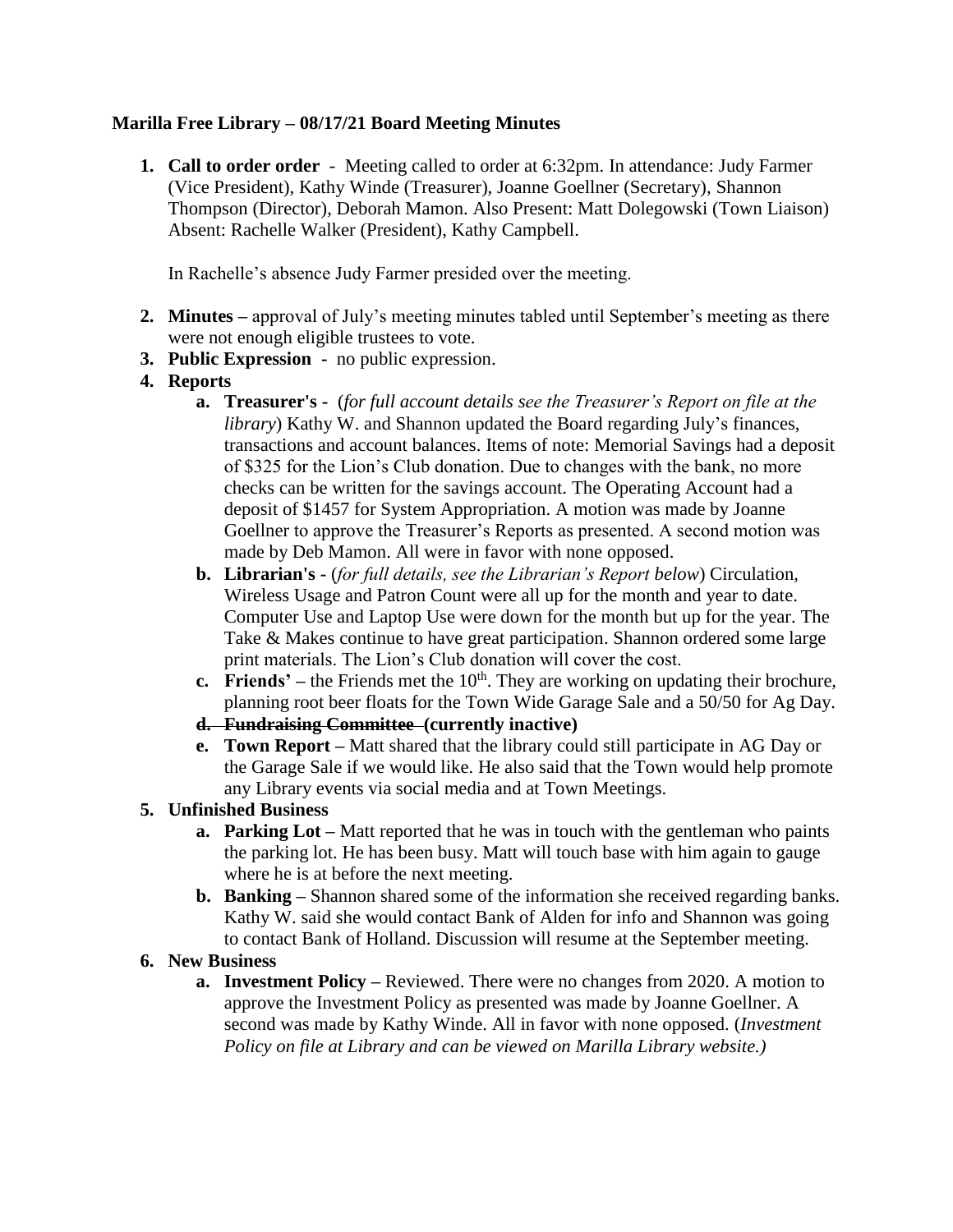- **b. Summer Prizes –** A motion was made by Deb Mamon to reimburse Shannon \$55.24 for additional summer incentives/prizes. A second was made by Joanne Goellner. All were in favor with none opposed.
- **c. Patron Incident –** Shannon shared with the board an incident that happened with a patron on August  $5<sup>th</sup>$ . It was the same patron involved in the incident back in April. Again, the disagreement involved the patron's refusal to abide by the library's mask policy. She was offered reasonable accommodations and refused. There were other patrons present, some of which were upset by the patron's behavior. Central was called. The woman was asked to leave and statements were collected from the other patrons who witnessed the incident.

# **7. Other Business**

- **a. Payroll Report –** sent to the trustees from Rachelle Walker via email prior to the meeting.
- **8. Next Meeting: 09/21/21 at 6:30 pm**
- **9. Adjournment** There being no further business to conduct, a motion to adjourn the meeting was made by Kathy Winde at 7:18pm with a second by Deb Mamon. All were in favor with none opposed.

Meeting Minutes Respectfully submitted, September 8<sup>th</sup> 2021, by Joanne Goellner, Secretary.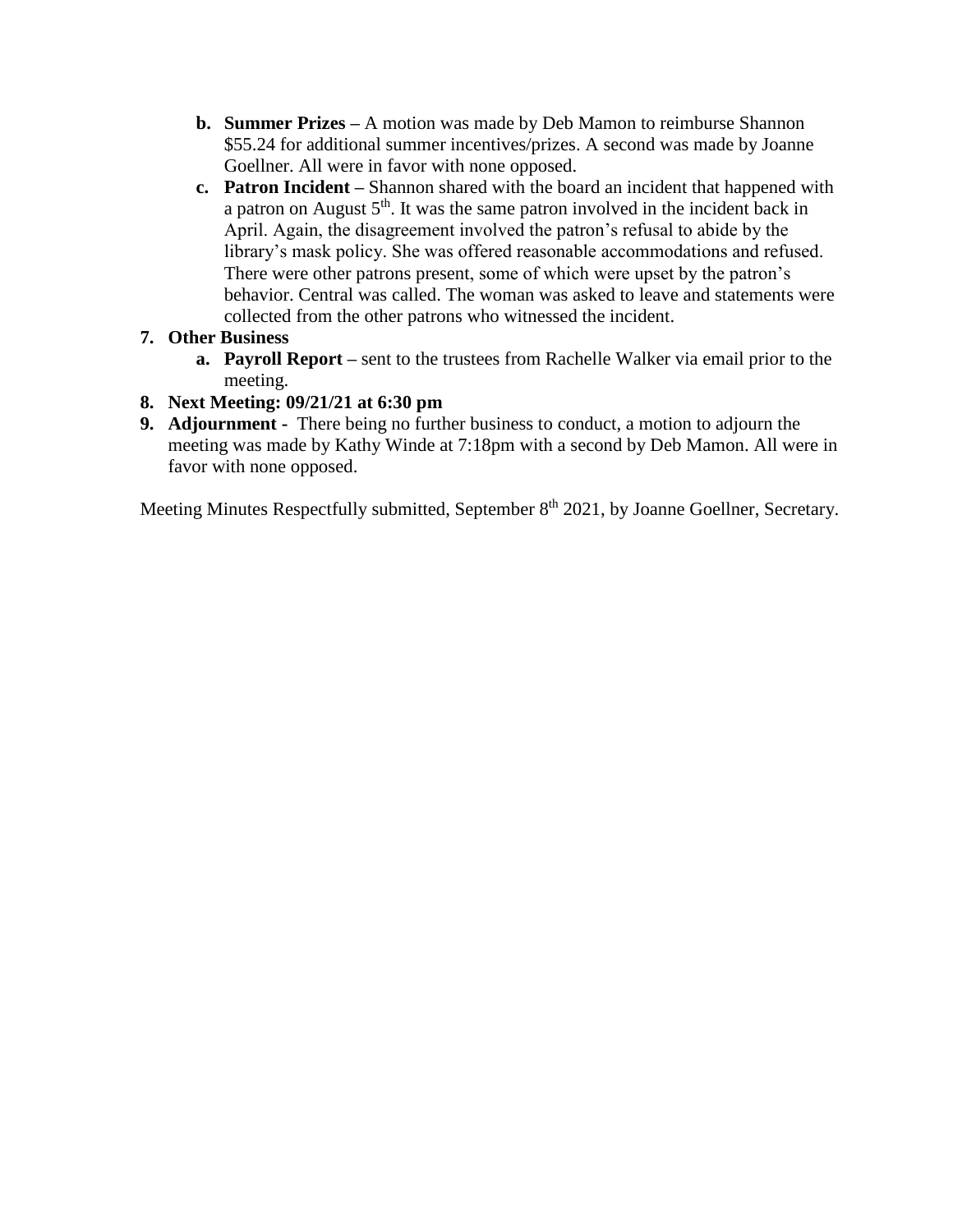### **Librarians Report –** August 17, 2021

#### *Operating Budget*

#### *Receipts*

July Receipts: \$2,116.60 (\$111.15 Fines / \$23.85 Copies / \$24.60 Print / \$1,457 System Appropriation) *Receipts year to date*: \$ 5,907.94 (includes \$4,755 System Appropriation)

This represents fine/copy/print revenue. This year our revenue commitment is \$2,302.

## *Expenditures*

July: \$556.78 *Expenditures year to date:* \$2,995.12 This year our expenditure allotment is \$5,600.

# *Circulation*

July was 2,606. This was up by 137 or 5.5% Year to date is 16,222. This is up by 5,120 or 46.1%

# *Computer Use*

July was 40. This was down by 7 or -14.9% Year to date is 306. This is up by 102 or 50%

## *Laptop Use*

July was 6. This was down by 3 Year to date is 75. This is up by 23

## *Wireless Usage*

July was 92. This was up by 8 or 9.5% Year to date is 688. This is up by 217 or 46.1%

## *Patron Count*

July was 1,118. This was up by 164 or 17.2% Year to date is 6,485. This is up by 1,991 or 44.3%

## *Summer 2021*

- **Tails and Tales**
- **Summer Reading Challenge** (formerly Independent Reading Program)
	- o Ordered additional prizes Invoice
- **Take and Makes for July**
	- o Olympics Theme **(11 participated)**
	- o Hedgehog Book Art **(7 participated)**
	- o Panda **(12 participated)**
	- o Giraffe
- **Scavenger Hunt –** Match the animals to their homes
	- **In-Person Programs** (for 6-11 year olds)
		- o Socially Distanced
			- o Limited number of spots registration will be required
			- o Masks
			- o Each child will have own box with supplies
				- Craft Program Wednesday, July 21<sup>st</sup> at 11 am (2 participated)